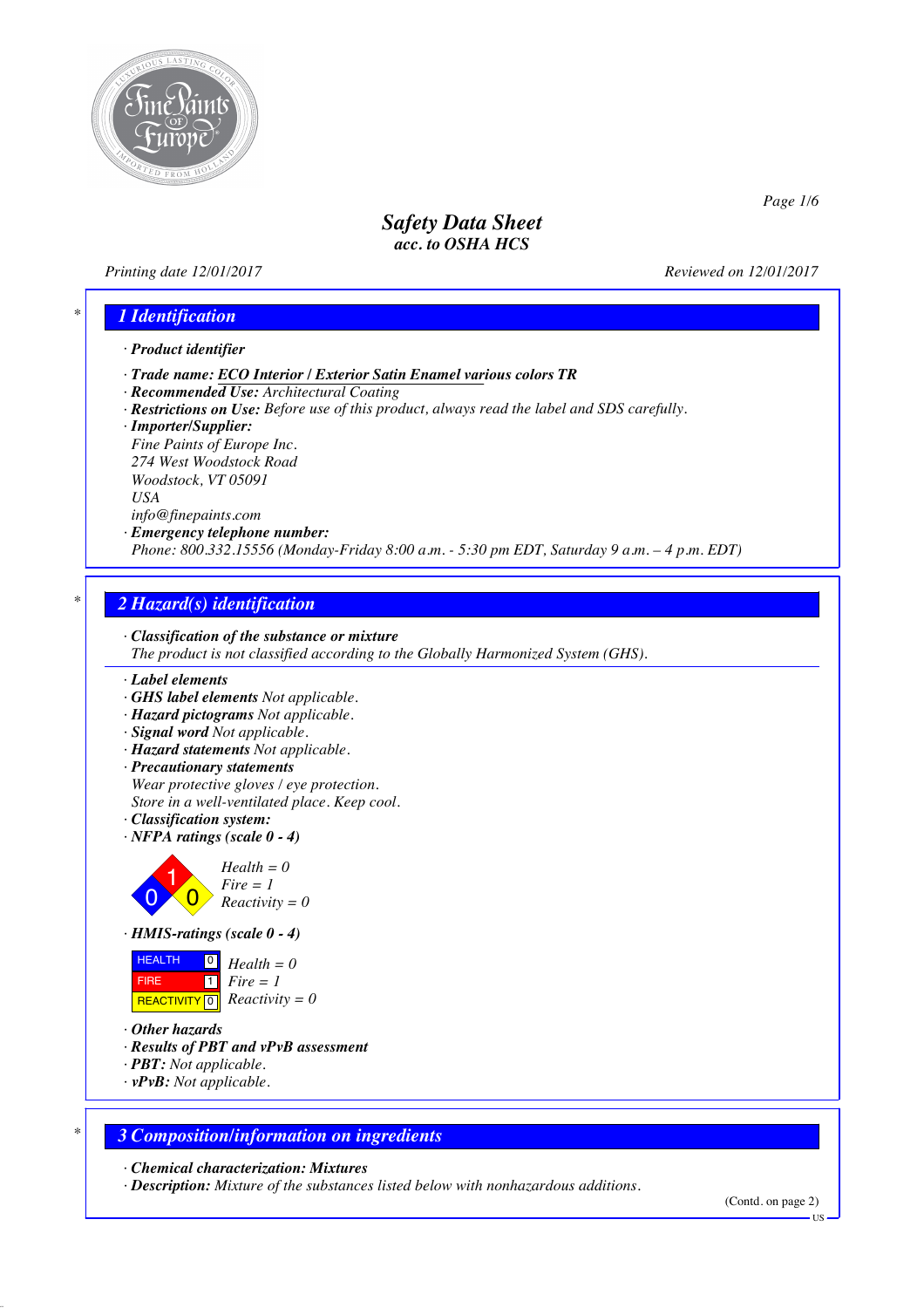*Printing date 12/01/2017 Reviewed on 12/01/2017*

*Trade name: ECO Interior / Exterior Satin Enamel various colors TR*

(Contd. of page 1)

*· Hazardous ingredients: Not applicable.*

#### *\* 4 First-aid measures*

- *· Description of first aid measures*
- *· General information:*
- *No special measures required.*

In all cases of doubt, or when symptoms persist, seek medical attention. Never give anything by mouth to an *unconscious person or a person with cramps. If unconscious place in recovery position and seek medical advice.*

- *· After inhalation: Supply fresh air; consult doctor in case of complaints.*
- *· After skin contact: Generally the product does not irritate the skin.*
- *· After eye contact: Rinse opened eye for several minutes under running water.*
- *· After swallowing: If symptoms persist consult doctor.*
- *· Most important symptoms and effects, both acute and delayed No further relevant information available.*
- *· Indication of any immediate medical attention and special treatment needed No further relevant information available.*

#### *5 Fire-fighting measures*

- *· Extinguishing media*
- *· Suitable extinguishing agents:*

*CO2, extinguishing powder or water spray. Fight larger fires with water spray or alcohol resistant foam. Use fire fighting measures that suit the environment.*

- *· For safety reasons unsuitable extinguishing agents: Water with full jet*
- *· Special hazards arising from the substance or mixture In certain fire conditions, traces of other toxic gases cannot be excluded, e.g.: Carbon monoxide (CO)*
- *· Advice for firefighters*
- *· Protective equipment: Wear fully protective suit.*
- *· Additional information*

*Collect contaminated fire fighting water separately. It must not enter the sewage system. Cool endangered receptacles with water spray.*

### *6 Accidental release measures*

- *· Personal precautions, protective equipment and emergency procedures Product forms slippery surface when combined with water. Use respiratory protective device against the effects of fumes/dust/aerosol.*
- *· Methods and material for containment and cleaning up:*
- *Absorb with liquid-binding material (sand, diatomite, acid binders, universal binders, sawdust).*
- *· Reference to other sections*
- *See Section 7 for information on safe handling.*
- *See Section 8 for information on personal protection equipment.*
- *See Section 13 for disposal information.*

# *\* 7 Handling and storage*

- *· Handling:*
- *· Precautions for safe handling*
- *No special measures required.*
- *Use only in well ventilated areas.*
- *· Information about protection against explosions and fires: No special measures required.*

(Contd. on page 3)

US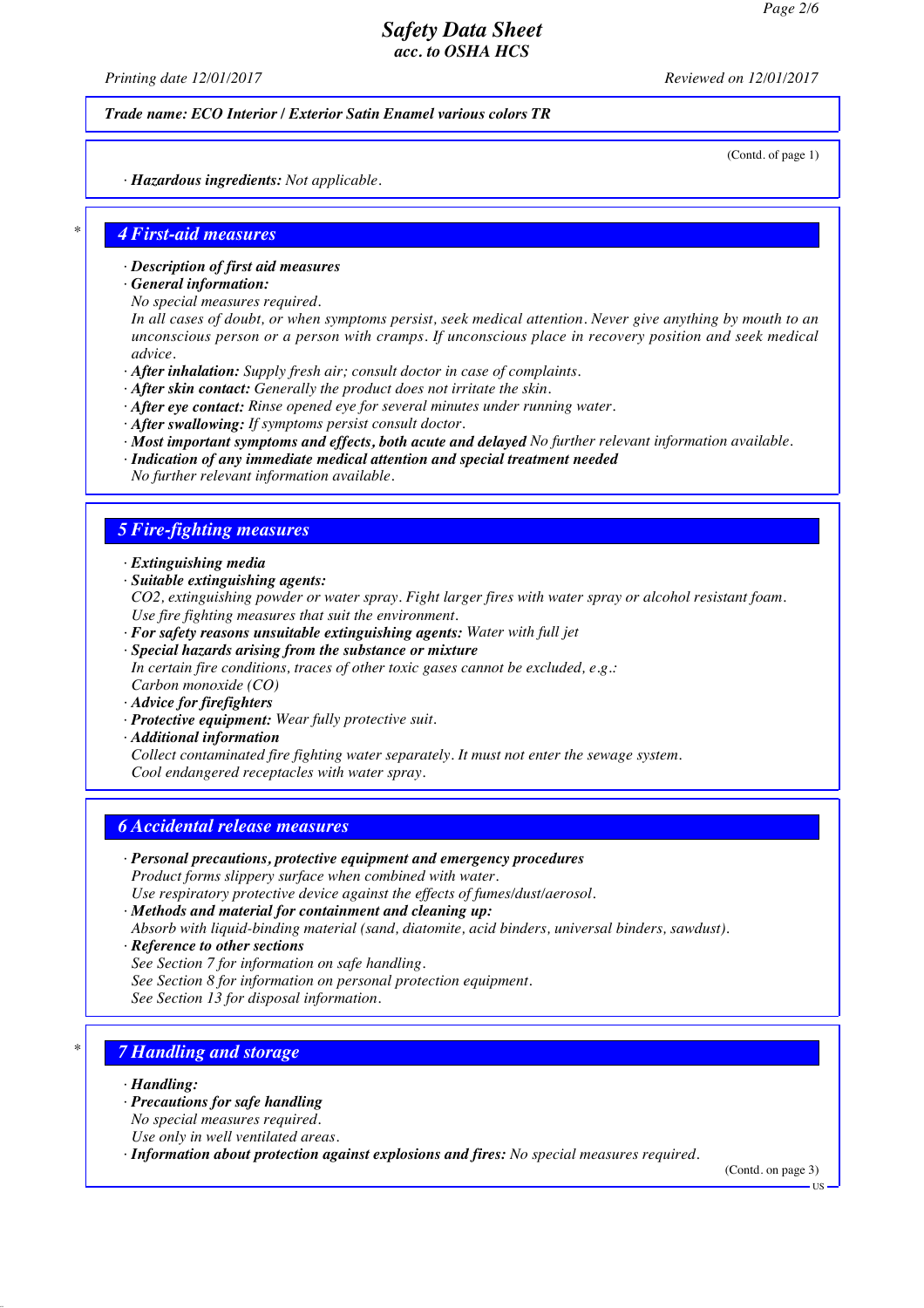*Printing date 12/01/2017 Reviewed on 12/01/2017*

#### *Trade name: ECO Interior / Exterior Satin Enamel various colors TR*

(Contd. of page 2)

US

- *· Conditions for safe storage, including any incompatibilities*
- *· Storage:*
- *· Requirements to be met by storerooms and receptacles: Store in a cool location.*
- *· Information about storage in one common storage facility:*
- *Do not store together with oxidizing and acidic materials. · Further information about storage conditions:*
- *Protect from frost. Store in dry conditions.*

#### *\* 8 Exposure controls/personal protection*

#### *· Control parameters*

*· Components with limit values that require monitoring at the workplace:*

*The product does not contain any relevant quantities of materials with critical values that have to be monitored at the workplace.*

- *· Exposure controls*
- *· Personal protective equipment:*
- *· General protective and hygienic measures:*
- *The usual precautionary measures for handling chemicals should be followed.*
- *· Protection of hands:*

*Use of nitrile rubber (NBR) gloves or equivalent is recommended. Protective gloves should be inspected* before each use to ensure that they are not torn, punctured, or made ineffective in any way. A visual *inspection will help detect cuts or tears. Any gloves with impaired protective ability should be discarded and replaced.*

*· Selection and penetration time of glove material:*

*The selection of suitable gloves does not only depend on the material, and their quality varies from manufacturer to manufacturer. As this product is a mixture of several substances, the resistance of the glove material should be checked prior to use. Consult with the manufacturer of the selected gloves on break through time and do not use the selected gloves beyond the break through time.*

*· Eye protection: Use of protective eyewear is recommended.*

# *\* 9 Physical and chemical properties*

| · Information on basic physical and chemical properties<br><b>General Information</b>                     |                                               |                    |
|-----------------------------------------------------------------------------------------------------------|-----------------------------------------------|--------------------|
| $\cdot$ Appearance:<br>Form:                                                                              | Fluid                                         |                    |
| Color:                                                                                                    | According to product specification            |                    |
| $\cdot$ Odor:                                                                                             | Typical paint odour                           |                    |
| • Odour threshold:                                                                                        | Not determined.                               |                    |
| $\cdot$ pH-value at 20 °C (68 °F):                                                                        | 7.5                                           |                    |
| $\cdot$ Change in condition<br><b>Melting point/Melting range:</b><br><b>Boiling point/Boiling range:</b> | Undetermined.<br>100 °C (212 °F)              |                    |
| $\cdot$ Flash point:                                                                                      | > 100 °C (> 212 °F)                           |                    |
| · Flammability (solid, gaseous):                                                                          | Not applicable.                               |                    |
| · Ignition temperature:                                                                                   |                                               |                    |
| Decomposition temperature:                                                                                | Not determined.                               |                    |
| $\cdot$ Auto igniting:                                                                                    | Product is not selfigniting.                  |                    |
| · Danger of explosion:                                                                                    | Product does not present an explosion hazard. |                    |
|                                                                                                           |                                               | (Contd. on page 4) |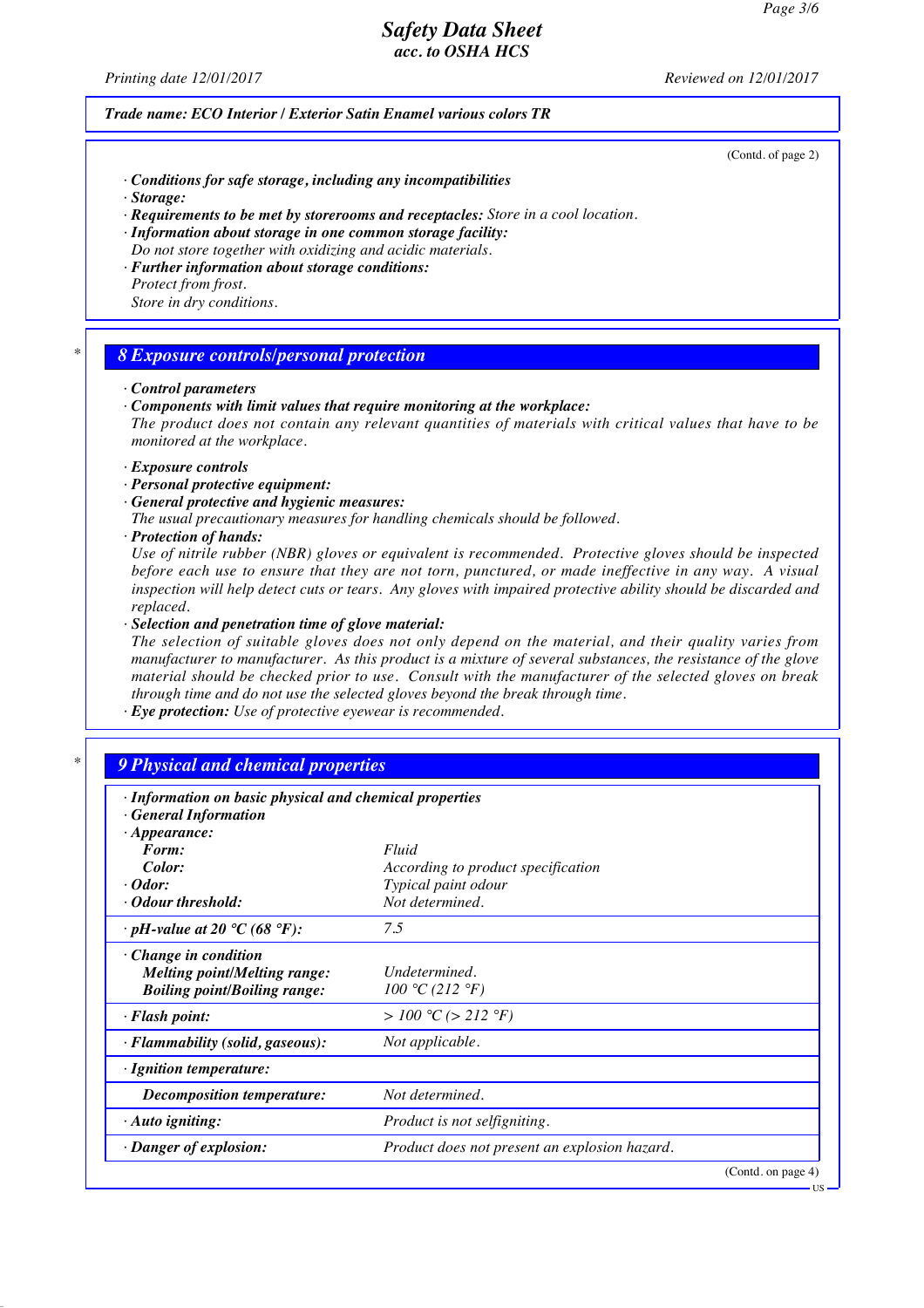*Printing date 12/01/2017 Reviewed on 12/01/2017*

#### *Trade name: ECO Interior / Exterior Satin Enamel various colors TR*

|                                                            | (Contd. of page 3)                         |
|------------------------------------------------------------|--------------------------------------------|
| $\cdot$ Explosion limits:                                  |                                            |
| Lower:                                                     | Not determined.                            |
| <b>Upper:</b>                                              | Not determined.                            |
| $\cdot$ Vapor pressure at 20 °C (68 °F):                   | $23$ hPa (17 mm Hg)                        |
| $\cdot$ Density at 20 °C (68 °F):                          | $1.03$ g/cm <sup>3</sup> (8.595 lbs/gal)   |
| $\cdot$ Relative density                                   | Not determined.                            |
| · Vapour density                                           | Not determined.                            |
| $\cdot$ Evaporation rate                                   | Not determined.                            |
| · Solubility in / Miscibility with                         |                                            |
| Water:                                                     | Not miscible or difficult to mix.          |
| · Partition coefficient (n-octanol/water): Not determined. |                                            |
| $\cdot$ Viscosity:                                         |                                            |
| Dynamic:                                                   | Not determined.                            |
| Kinematic:                                                 | Not determined.                            |
| Viscosity $KU(20 °C/68 °F)$                                | 103 KU                                     |
| Flow time ISO 6 Cup(23 $\degree$ C/73.4 $\degree$ F)       | > 60 s                                     |
| $\cdot$ Other information                                  | No further relevant information available. |

### *\* 10 Stability and reactivity*

- *· Reactivity Not reactive*
- *· Chemical stability Stable at room temperature*
- *· Thermal decomposition / conditions to be avoided: No decomposition if used according to specifications.*
- *· Possibility of hazardous reactions No dangerous reactions known.*
- *· Conditions to avoid No further relevant information available.*
- *· Incompatible materials: No further relevant information available.*
- *· Hazardous decomposition products: No dangerous decomposition products known.*

# *\* 11 Toxicological information*

- *· Information on toxicological effects*
- *· Acute toxicity:*
- *· Primary irritant effect:*
- *· on the skin: No irritant effect.*
- *· on the eye: No irritating effect.*
- *· Sensitization: No sensitizing effects known.*
- *· Additional toxicological information:*

*The product is not subject to classification according to internally approved calculation methods for preparations:*

*When used and handled according to specifications, the product does not have any harmful effects according to our experience and the information provided to us.*

#### *· Carcinogenic categories*

*· IARC (International Agency for Research on Cancer)*

*None of the ingredients is listed.*

*· NTP (National Toxicology Program)*

*None of the ingredients is listed.*

*· OSHA-Ca (Occupational Safety & Health Administration)*

*None of the ingredients is listed.*

(Contd. on page 5)

US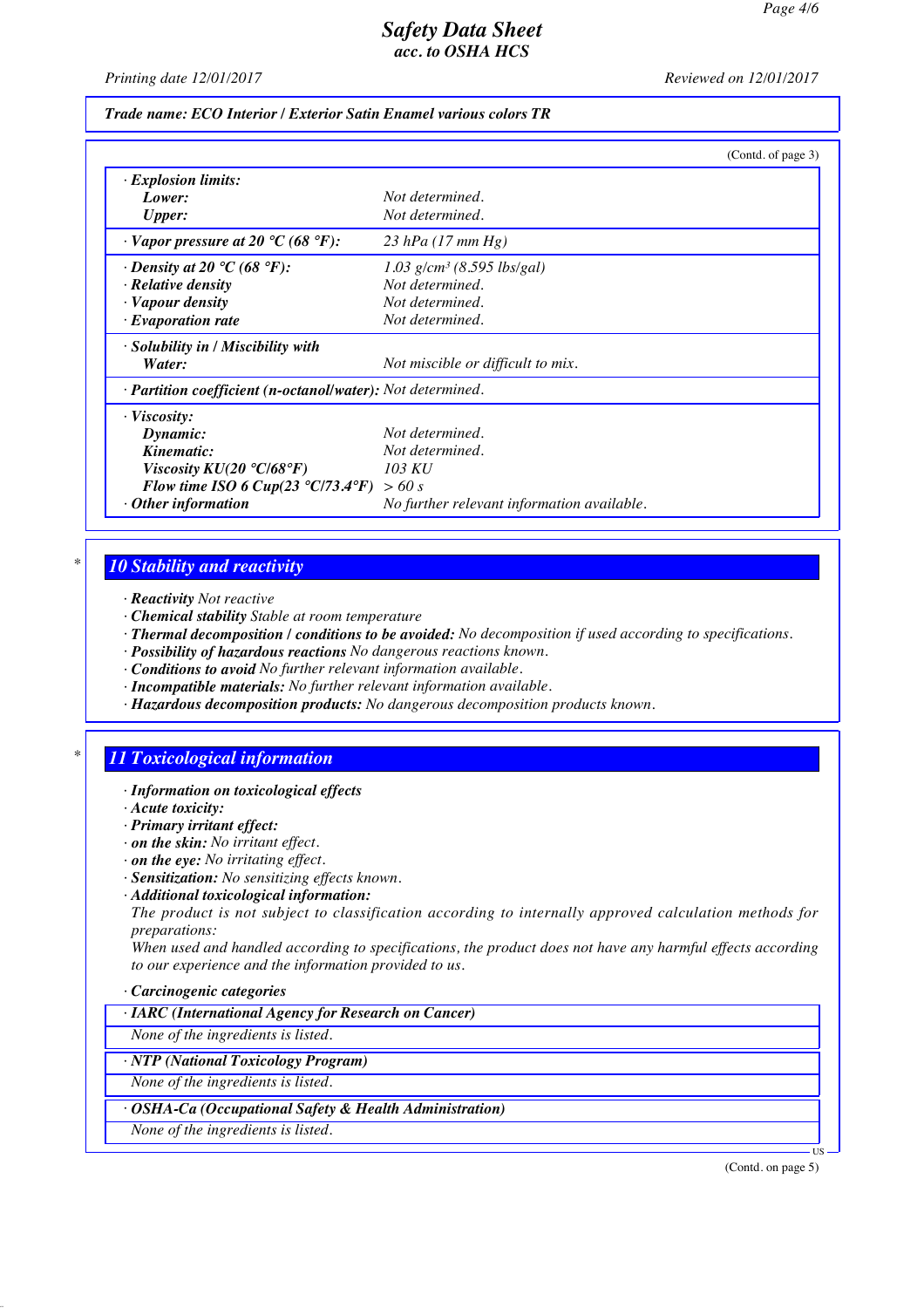*Printing date 12/01/2017 Reviewed on 12/01/2017*

*Trade name: ECO Interior / Exterior Satin Enamel various colors TR*

(Contd. of page 4)

# *\* 12 Ecological information*

*No information available.*

### *\* 13 Disposal considerations*

*Dispose of in accordance with local, state, and national regulations.*

| <b>14 Transport information</b>                                                     |                 |  |
|-------------------------------------------------------------------------------------|-----------------|--|
| $\cdot$ UN-Number<br>· DOT, ADN, IMDG, IATA                                         | not regulated   |  |
| $\cdot$ UN proper shipping name<br>· DOT, ADN, IMDG, IATA                           | not regulated   |  |
| $\cdot$ Transport hazard class(es)                                                  |                 |  |
| · DOT, ADN, IMDG, IATA                                                              |                 |  |
| $\cdot Class$                                                                       | not regulated   |  |
| · Packing group<br>· DOT, IMDG, IATA                                                | not regulated   |  |
| · Environmental hazards:                                                            |                 |  |
| $\cdot$ Marine pollutant:                                                           | No              |  |
| · Special precautions for user                                                      | Not applicable. |  |
| · Transport in bulk according to Annex II of<br><b>MARPOL73/78 and the IBC Code</b> | Not applicable. |  |

# *\* 15 Regulatory information*

*· Safety, health and environmental regulations/legislation specific for the substance or mixture · Sara*

*· Section 355 (extremely hazardous substances):*

*None of the ingredients is listed.*

*· Section 313 (Specific toxic chemical listings):*

*Some ingredients are listed, consult supplier.*

*· TSCA (Toxic Substances Control Act):*

*All ingredients are listed.*

*· Proposition 65*

*· Chemicals known to cause cancer:*

*None of the ingredients is listed.*

### *\* 16 Other information*

*This information describes exclusively the safety requirements of the mentioned product and is based on our present knowledge. The information is intended to give you advice about safe handling during i.e. storage, processing, transport and disposal. However, this shall not constitute a guarantee for any specific product features and shall not establish a legally valid contractual relationship.*

*Exclusive U.S. Importer: Fine Paints of Europe, Inc. Woodstock, VT. Manufactured by Wijzonol Bouwverven International B.V. in Zwolle, Netherlands.*

(Contd. on page 6)

US